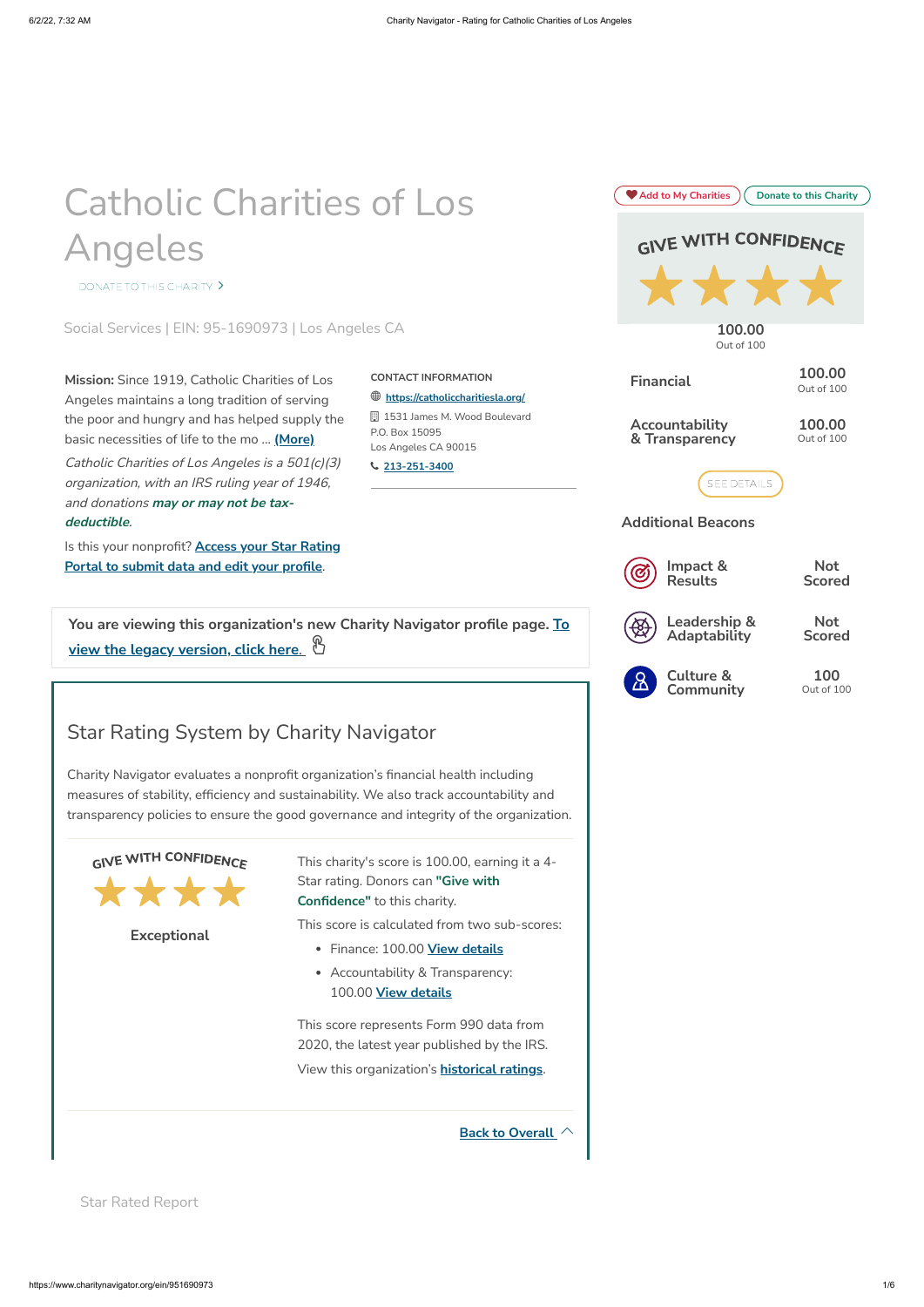**Financial Performance Metrics**

**Accountability & Transparency Metrics**

| <u>Program</u>                             | 90.3%                  |
|--------------------------------------------|------------------------|
| <u>Expenses</u>                            | 10/10                  |
| <b>Admin</b>                               | 8.3%                   |
| <u>Expenses</u>                            | 10/10                  |
| <b>Fundraising</b>                         | 1.2%                   |
| <u>Expenses</u>                            | 10/10                  |
| <b>Fundraising</b>                         | \$0.01                 |
| <b>Efficiency</b>                          | 10/10                  |
| <b>Working</b>                             | 6.58                   |
| <b>Capital</b>                             | years                  |
| Ratio                                      | 10/10                  |
| <u>Program</u><br><u>Expense</u><br>Growth | <u>10.21%</u><br>10/10 |
| <b>Liabilities to</b>                      | 4.7%                   |
| Assets                                     | 10/10                  |

| <b>Governance</b>                | 100% |
|----------------------------------|------|
| <b>Policies</b>                  | 100% |
| <b>Transparency</b><br>1 A A A Z |      |

## Program Expense Ratio

## 90.3%

The Program Expense Ratio is determined by Program Expenses divided by Total Expense (average of most recent three 990s).

This measure reflects the percent of its total expenses a charity spends on the programs and services it exists to deliver. Dividing a charity's average program expenses by its average total functional expenses yields this percentage. We calculate the charity's average expenses over its three most recent fiscal years.

Source: IRS Form 990

Additional Information and Unscored



## <span id="page-1-0"></span>Total Revenue and Expenses

This chart displays the trend of revenue and

expenses over the past several years for this organization, as reported on their IRS Form 990.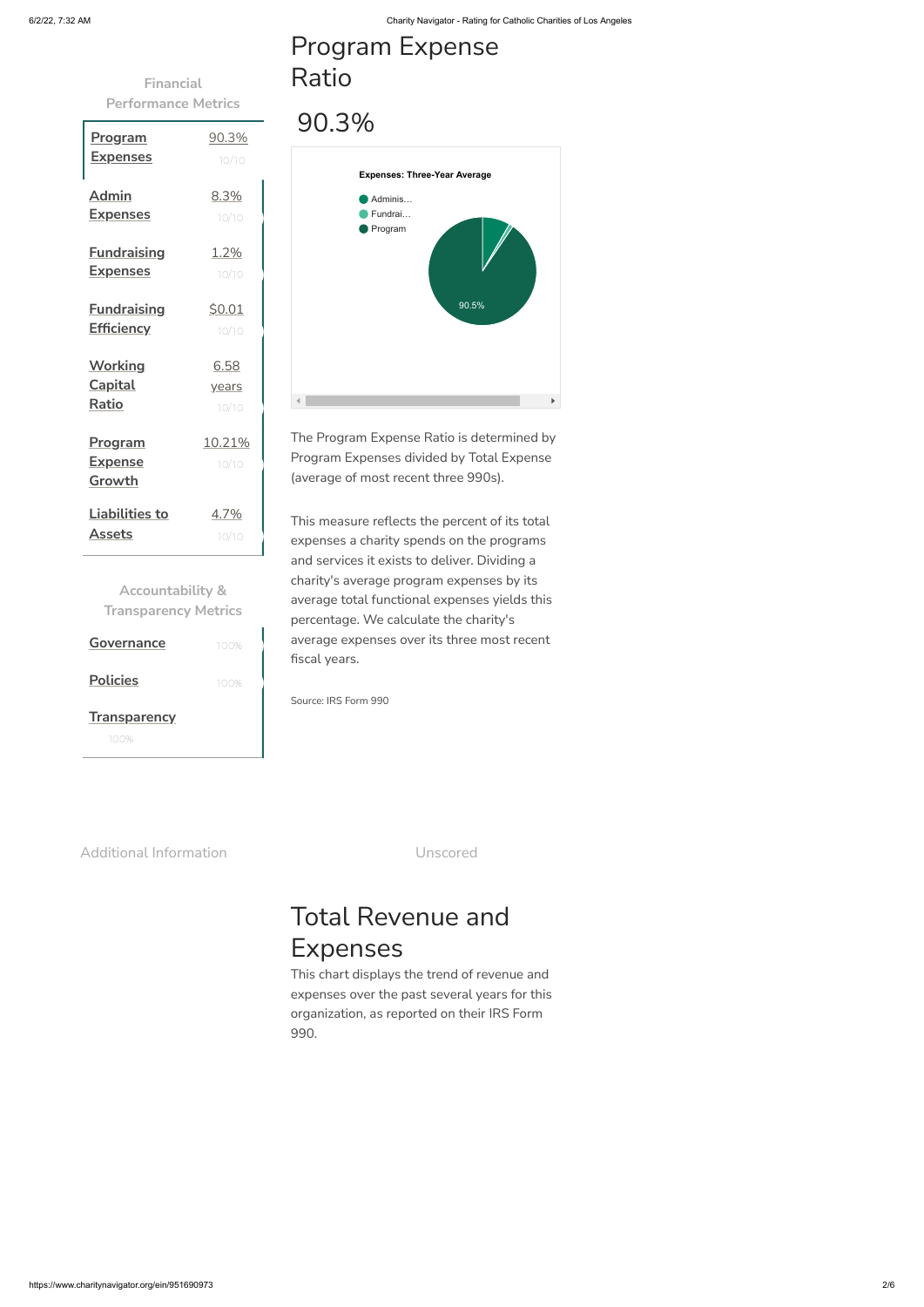#### <span id="page-2-0"></span>Impact & Results  $\circledcirc$



## Largest Programs

**Previous: Finance & [Accountability](#page-0-2)** / **Next: Leadership & [Adaptability](#page-3-0)** 

This score estimates the actual impact a nonprofit has on the lives of those it serves, and determines whether it is making good use of donor resources to achieve that impact.



Additional Information **Additional Information** Unscored

| <b>Impact &amp; Results Score</b> | Catholic Charities of Los Angeles cannot<br>currently be evaluated by our Encompass                                                                                                                                                                                                                                             |
|-----------------------------------|---------------------------------------------------------------------------------------------------------------------------------------------------------------------------------------------------------------------------------------------------------------------------------------------------------------------------------|
| <b>Not Currently Scored</b>       | Rating Impact & Results methodology because<br>either (A) it is eligible, but we have not yet<br>received data; (B) we have not yet developed<br>an algorithm to estimate its programmatic<br>impact; (C) its programs are not direct services;<br>or (D) it is not heavily reliant on contributions<br>from individual donors. |
|                                   | Note: The absence of a score does not indicate<br>a positive or negative assessment, it only<br>indicates that we have not yet evaluated the<br>organization.                                                                                                                                                                   |
|                                   | Learn more about Impact & Results.                                                                                                                                                                                                                                                                                              |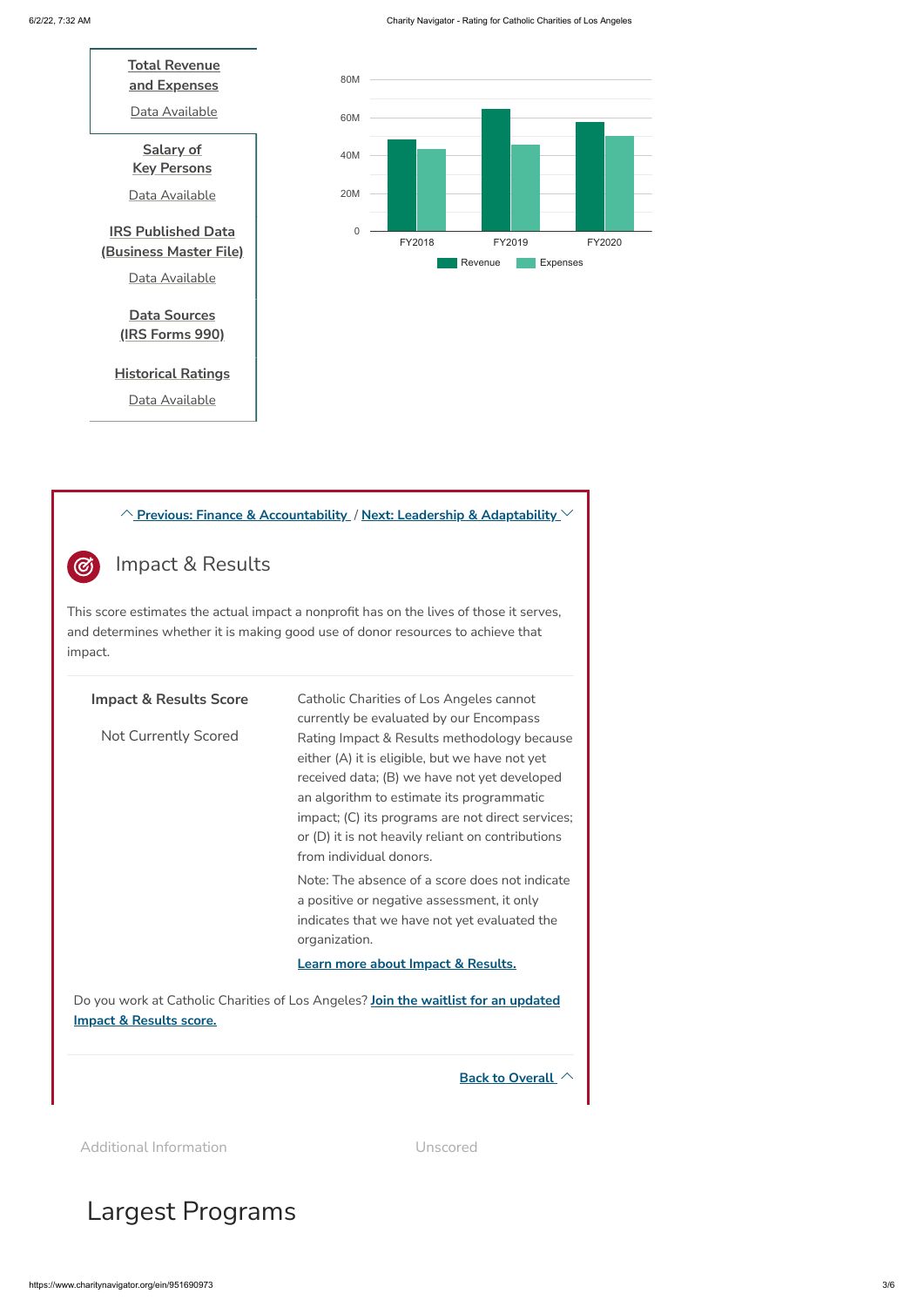Catholic Charities of Los Angeles reported its three largest programs on its FY 2020 Form 990 as:

Community Centers

Immigration and Refugees

Shelter Programs

<span id="page-3-0"></span> $\bigoplus$ 

\$14,449,779 Spent in most recent FY

31%

Percent of program expenses

\$14,824,698 Spent in most recent FY

32% Percent of program expenses

\$9,324,837 Spent in most recent FY 20% Percent of program expenses

## Organization Leadership

## <span id="page-3-1"></span>Monsignor Gregory A. Cox Executive Director

Archbishop José H. Gomez Chairman

### **[Previous:](#page-2-0) Impact & Results** / **Next: Culture & [Community](#page-3-1)**

Leadership & Adaptability

This score provides an assessment of the organization's leadership capacity, strategic thinking and planning, and ability to innovate or respond to changes in constituent demand/need or other relevant social and economic conditions to achieve the organization's mission.

| <b>Leadership &amp; Adaptability</b><br><b>Score</b><br><b>Not Currently Scored</b> | Catholic Charities of Los Angeles is currently<br>not eligible for a Leadership & Adaptability<br>score because we have not received its L&A<br>survey responses.             |
|-------------------------------------------------------------------------------------|-------------------------------------------------------------------------------------------------------------------------------------------------------------------------------|
|                                                                                     | Note: The absence of a score does not indicate<br>a positive or negative assessment, it only<br>indicates that the organization has not yet<br>submitted data for evaluation. |
|                                                                                     | <b>Back to Overall</b>                                                                                                                                                        |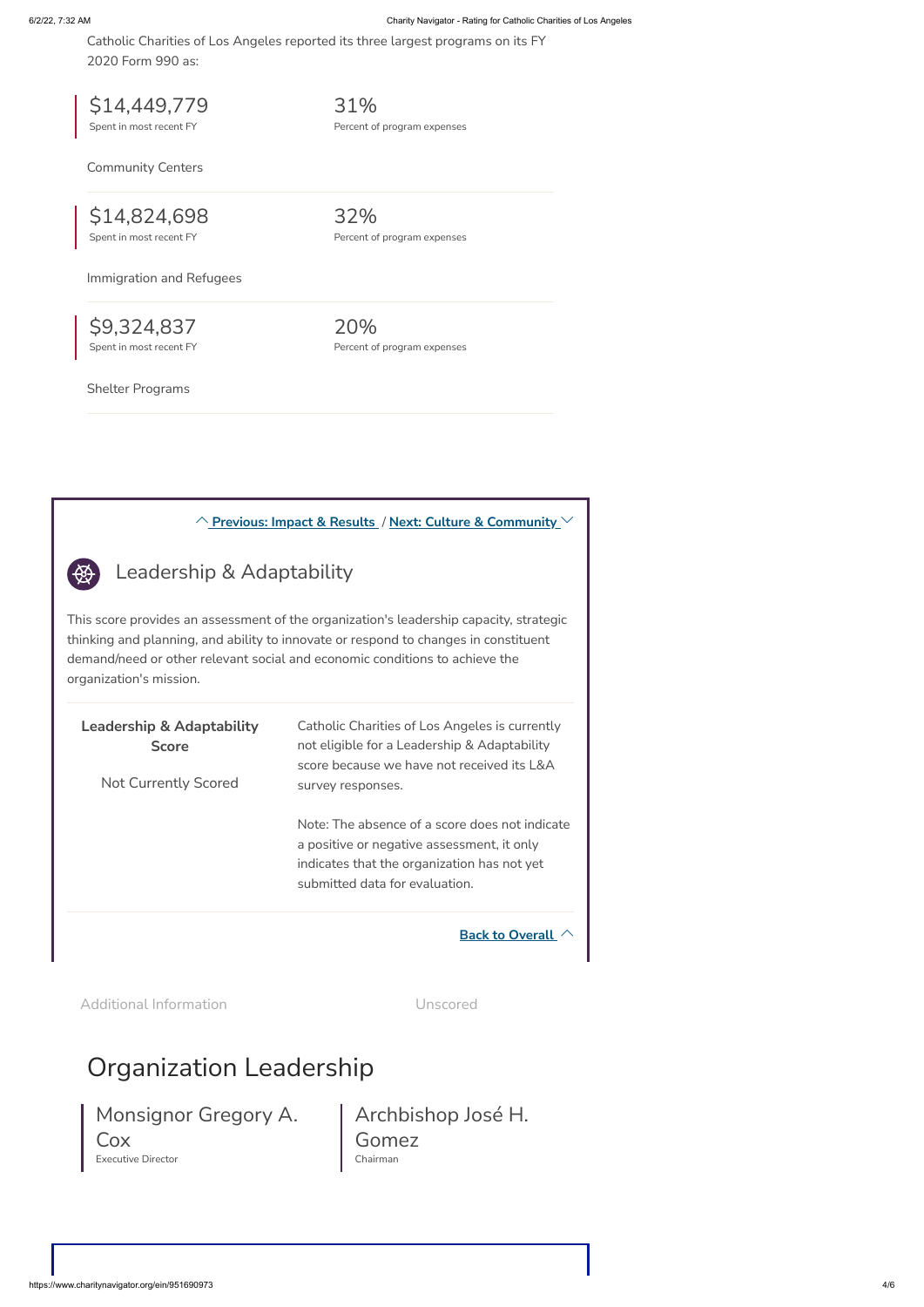of 100 points

### **[Constituent](#page-4-0) Feedback**

Data Available

### **Diversity, Equity, & Inclusion**

Data Available

**Analysis and Research**

Methodology

We've partnered with Candid to survey organizations about their feedback practices. Nonprofit organizations can fill out the **How**

## <span id="page-4-0"></span>Constituent Feedback Not Scored

## This organization reported that it is collecting feedback from the constituents and/or communities it serves. However, it did not respond to one or more survey questions, and therefore is not eligible for a score on this metric. (View our beacon **[methodology](https://www.charitynavigator.org/index.cfm?bay=content.view&cpid=8563)**.) Charity Navigator believes nonprofit organizations that engage in inclusive practices, such as collecting feedback from the people and communities they serve, may be more effective.

**View this organization's Constituent Feedback Practices**

**Previous: Leadership & [Adaptability](#page-3-0)**



This score provides an assessment of the organization's culture and connectedness to the community it serves. **Learn more about how and why we rate Culture & [Community.](https://www.charitynavigator.org/index.cfm?bay=content.view&cpid=8563)**

**Back to [Overall](#page-0-0)**

Culture & Community Report  $100$ 

### **Culture & Community Score**

100 out of 100

Catholic Charities of Los Angeles has earned a **passing** score. This score has no effect on the organization's Star Rating. The organization provided data about its Diversity, Equity, & Inclusion (DEI) practices (see report below).

The Culture & Community Beacon is comprised of the following metrics:

- Constituent Feedback: Not Scored
- Diversity, Equity, & Inclusion: 100/100 (100% of beacon score)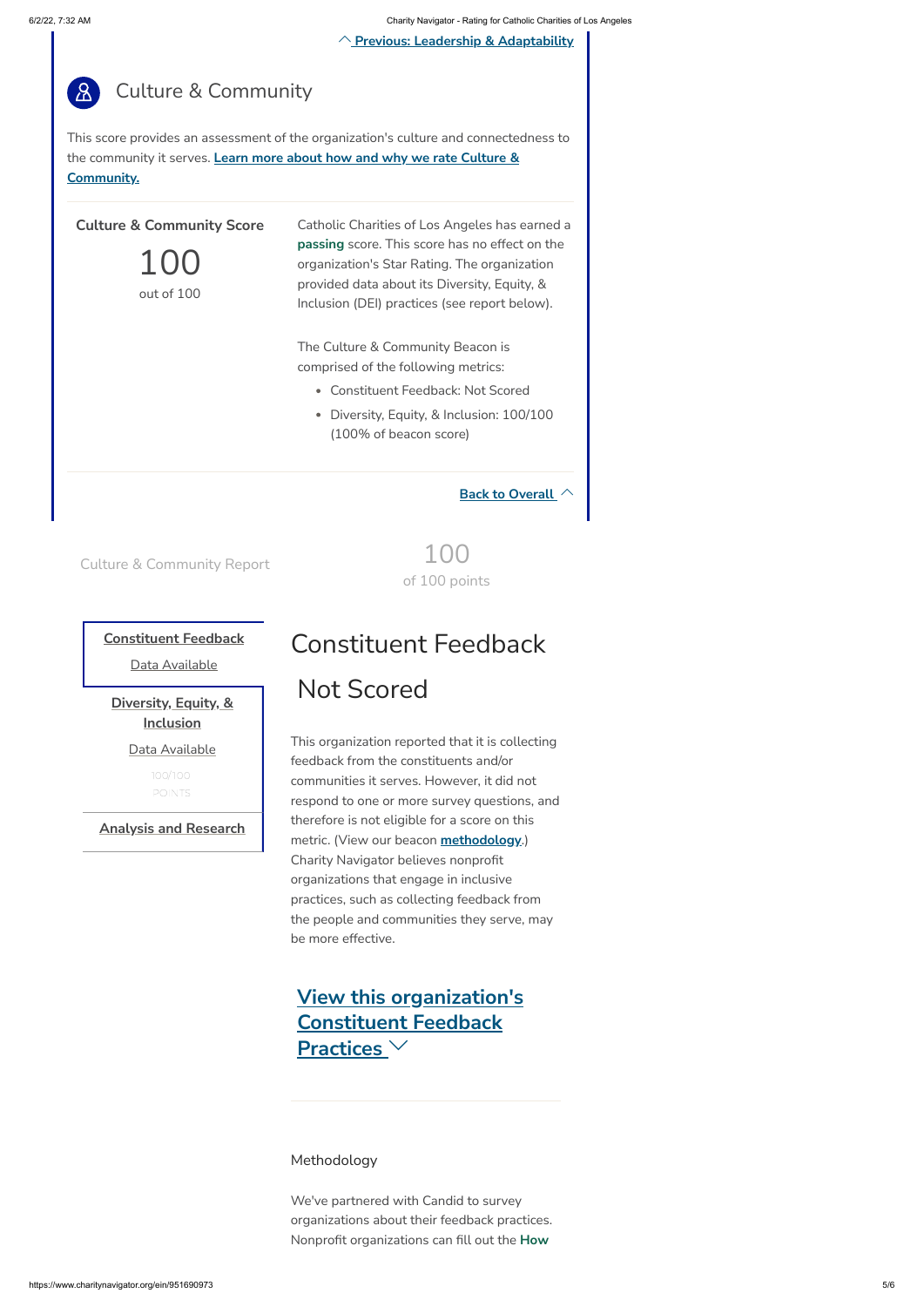| ABOUT US.                      | <b>PRODUCTS &amp; SERVICES</b>  | <b>MEDIA</b>      | <b>CONNECT WITH US</b>  |
|--------------------------------|---------------------------------|-------------------|-------------------------|
| <b>OVERVIEW</b>                | <b>CHARITY NAVIGATOR'S API</b>  | PRESS ROOM        | JOIN OUR TEAM           |
| MISSION, VISION AND GOALS      | <b>RATINGS IN PRINT</b>         | <b>ARTICLES</b>   | <b>SUPPORT OUR WORK</b> |
| RATING METHODOLOGY             | <b>CUSTOMIZED CHARITY LISTS</b> | <b>BLOG</b>       | <u>FAQ</u>              |
| <b>FINANCIALS AND POLICIES</b> |                                 | <u>LINK TO US</u> | KNOWLEDGE BASE          |
| <b>OUR STAFF</b>               |                                 |                   | <b>CONTACT US</b>       |
| <b>OUR BOARD OF DIRECTORS</b>  |                                 |                   |                         |

© 2022 Charity Navigator **[Privacy](https://www.charitynavigator.org/index.cfm?bay=content.view&cpid=1850) Policy Policy Policy Policy Policy Policy | Donor Privacy | [Copyright](https://www.charitynavigator.org/index.cfm?bay=content.view&cpid=36) Notice | [Terms](https://www.charitynavigator.org/index.cfm?bay=content.view&cpid=37)** 

**We Listen** section of their **[Candid](http://guidestar.candid.org/update-nonprofit-profile/) profile** to receive a rating.

Learn more about the **[methodology](https://www.charitynavigator.org/index.cfm?bay=content.view&cpid=8563)**.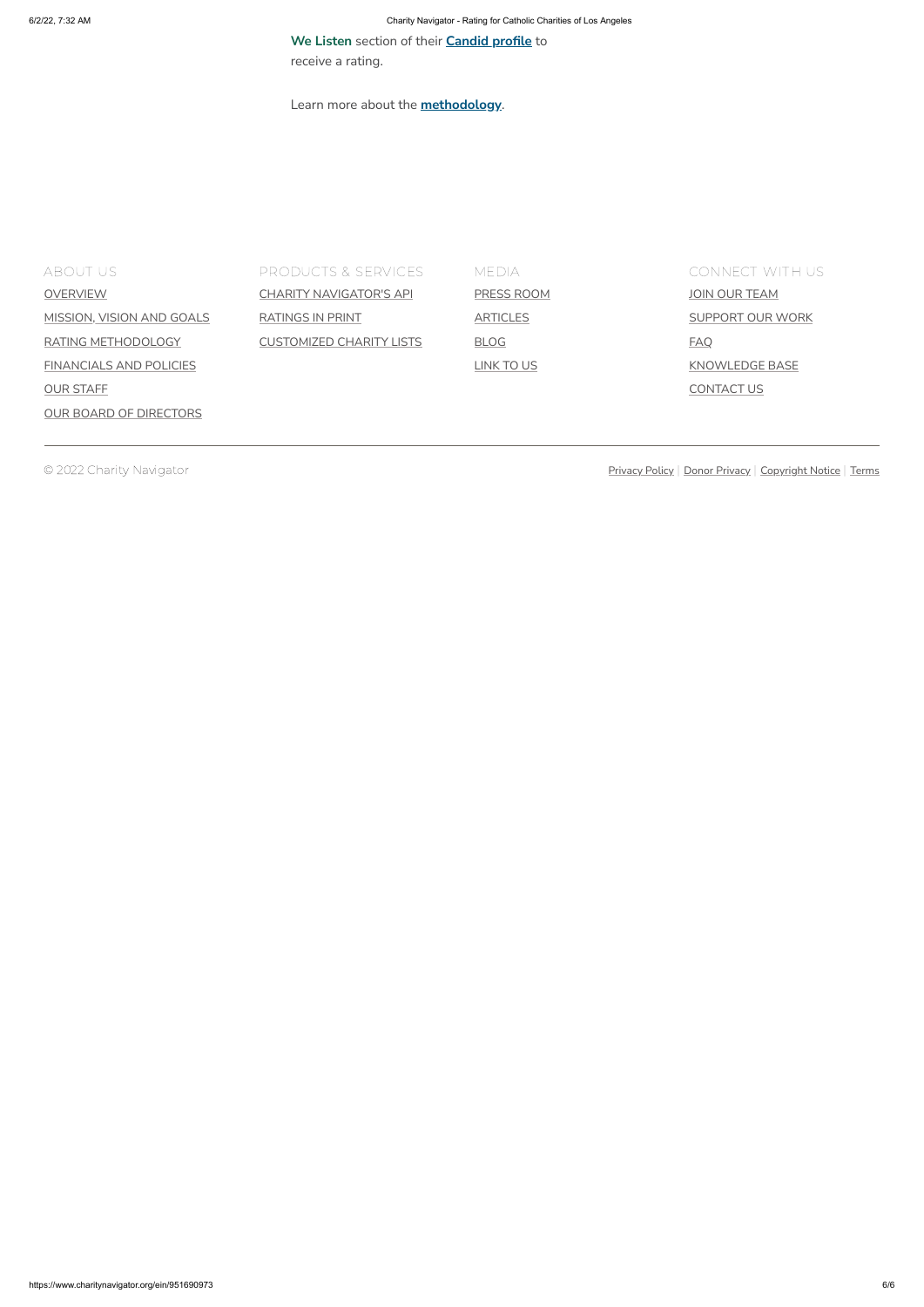



## Charities with Perfect Scores

[Print](https://www.charitynavigator.org/index.cfm?bay=content.view&cpid=2203&print=1) **SHARE** 

The exceptional charities on this list execute their missions in a fiscally responsible way while adhering to good governance and other best practices that [minimize the chance of unethical activities. Each has earned perfect scores in our Star Rating System for its Financial Health and its Accountability &](http://www.charitynavigator.org/index.cfm?bay=content.view&cpid=1093) Transparency. Those two scores then translate into a perfect 100 point overall score. Less than one percent of the thousands of charities rated by Charity Navigator have earned perfect scores. The exceptional charities on this list execute their missions in a fiscally responsible way while adhering to good governance and other best practices that  $\frac{P}{P}$  and  $\frac{P}{P}$  and  $\frac{P}{P}$  and  $\frac{P}{P}$  and  $\frac{P}{P}$ 



**Arts, Culture, [Humanities](https://www.charitynavigator.org/index.cfm?bay=search.categories&categoryid=2)**

[ETV Endowment of South Carolina](https://www.charitynavigator.org/index.cfm?bay=search.summary&orgid=5511)

[Global Servants](https://www.charitynavigator.org/index.cfm?bay=search.summary&orgid=8484)



**[Religion](https://www.charitynavigator.org/index.cfm?bay=search.categories&categoryid=9)**

**[Research](https://www.charitynavigator.org/index.cfm?bay=search.categories&categoryid=11) and Public Policy**

[Center for Disaster Philanthropy](https://www.charitynavigator.org/index.cfm?bay=search.summary&orgid=18121)

[Imagine Children's Museum](https://www.charitynavigator.org/index.cfm?bay=search.summary&orgid=9787)

[Truth For Life](https://www.charitynavigator.org/index.cfm?bay=search.summary&orgid=7809)

https://www.charitynavigator.org/index.cfm?bay=content.view&cpid=2203 1/6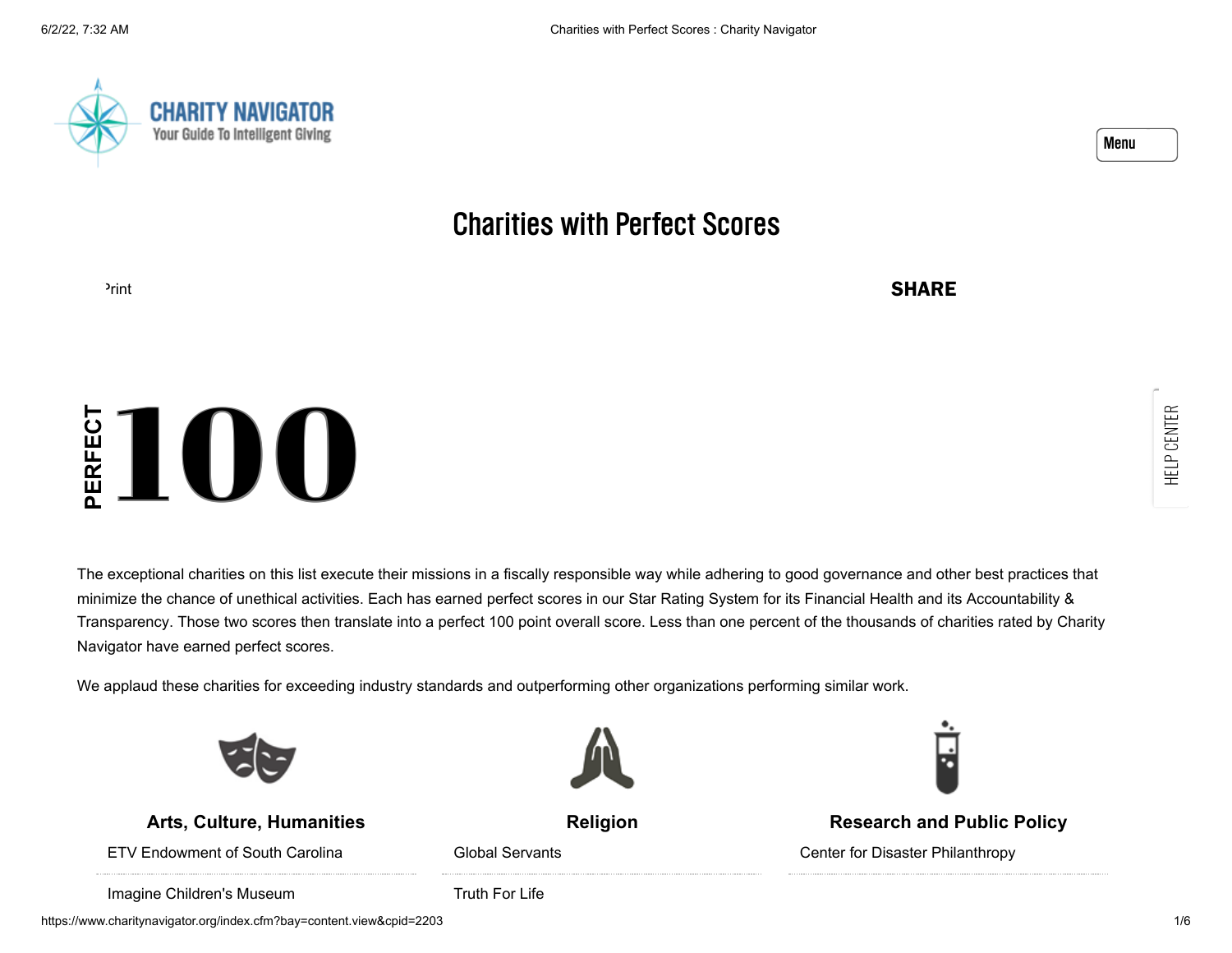#### **[ProPublica](https://www.charitynavigator.org/index.cfm?bay=search.summary&orgid=13005)**

#### [Timken Museum of Art](https://www.charitynavigator.org/index.cfm?bay=search.summary&orgid=17071)



#### **[Environment](https://www.charitynavigator.org/index.cfm?bay=search.categories&categoryid=4)**

[Amazon Watch](https://www.charitynavigator.org/index.cfm?bay=search.summary&orgid=10643)

[Conservation Foundation of the Gulf Coast](https://www.charitynavigator.org/index.cfm?bay=search.summary&orgid=14066)

[Environmental Law Alliance Worldwide](https://www.charitynavigator.org/index.cfm?bay=search.summary&orgid=6437)

[Public Employees for Environmental](https://www.charitynavigator.org/index.cfm?bay=search.summary&orgid=7419) Responsibility

[Rainforest Trust](https://www.charitynavigator.org/index.cfm?bay=search.summary&orgid=11733)

[San Diego River Park Foundation](https://www.charitynavigator.org/index.cfm?bay=search.summary&orgid=16323)

[The Wetlands Initiative](https://www.charitynavigator.org/index.cfm?bay=search.summary&orgid=5273)

[Trees Atlanta](https://www.charitynavigator.org/index.cfm?bay=search.summary&orgid=7205)



**[Health](https://www.charitynavigator.org/index.cfm?bay=search.categories&categoryid=5)**

[CDC Foundation](https://www.charitynavigator.org/index.cfm?bay=search.summary&orgid=10296)

[Charcot-Marie-Tooth Association](https://www.charitynavigator.org/index.cfm?bay=search.summary&orgid=10580)

[Clinics Can Help](https://www.charitynavigator.org/index.cfm?bay=search.summary&orgid=16597)

[GBS|CIDP Foundation International](https://www.charitynavigator.org/index.cfm?bay=search.summary&orgid=10284)



### **[Education](https://www.charitynavigator.org/index.cfm?bay=search.categories&categoryid=3)**

[Big Shoulders Fund](https://www.charitynavigator.org/index.cfm?bay=search.summary&orgid=3366)

[Center for Creative Education](https://www.charitynavigator.org/index.cfm?bay=search.summary&orgid=13923)

[Children of Fallen Patriots Foundation](https://www.charitynavigator.org/index.cfm?bay=search.summary&orgid=16683)

[Classroom Central](https://www.charitynavigator.org/index.cfm?bay=search.summary&orgid=14411)

[Ferst Readers](https://www.charitynavigator.org/index.cfm?bay=search.summary&orgid=11585)

[Great Aspirations Scholarship Program](https://www.charitynavigator.org/index.cfm?bay=search.summary&orgid=16273) (GRASP)

[Scholarship Foundation of St. Louis](https://www.charitynavigator.org/index.cfm?bay=search.summary&orgid=18041)



**Community [Development](https://www.charitynavigator.org/index.cfm?bay=search.categories&categoryid=10)** [Enterprise Community Partners, Inc.](https://www.charitynavigator.org/index.cfm?bay=search.summary&orgid=3668) [Habitat for Humanity of Ventura County](https://www.charitynavigator.org/index.cfm?bay=search.summary&orgid=12254) [Heart of West Michigan United Way](https://www.charitynavigator.org/index.cfm?bay=search.summary&orgid=3806) [North Georgia Community Foundation](https://www.charitynavigator.org/index.cfm?bay=search.summary&orgid=17581)



### **[Human](https://www.charitynavigator.org/index.cfm?bay=search.categories&categoryid=8) and Civil Rights**

[Equal Justice Initiative](https://www.charitynavigator.org/index.cfm?bay=search.summary&orgid=12756) [Free Software Foundation](https://www.charitynavigator.org/index.cfm?bay=search.summary&orgid=8557) [Freedom From Religion Foundation](https://www.charitynavigator.org/index.cfm?bay=search.summary&orgid=7003) [National Center for Youth Law](https://www.charitynavigator.org/index.cfm?bay=search.summary&orgid=17246) [National Women's Law Center](https://www.charitynavigator.org/index.cfm?bay=search.summary&orgid=7094) [Religious Coalition for Reproductive Choice](https://www.charitynavigator.org/index.cfm?bay=search.summary&orgid=7095)



**[Animals](https://www.charitynavigator.org/index.cfm?bay=search.categories&categoryid=1)**

[Animal Haven](https://www.charitynavigator.org/index.cfm?bay=search.summary&orgid=6711) [Animal Welfare Institute](https://www.charitynavigator.org/index.cfm?bay=search.summary&orgid=6035) [Blue Mountain Humane Society](https://www.charitynavigator.org/index.cfm?bay=search.summary&orgid=17188) [Humane Society of Sarasota County](https://www.charitynavigator.org/index.cfm?bay=search.summary&orgid=6319)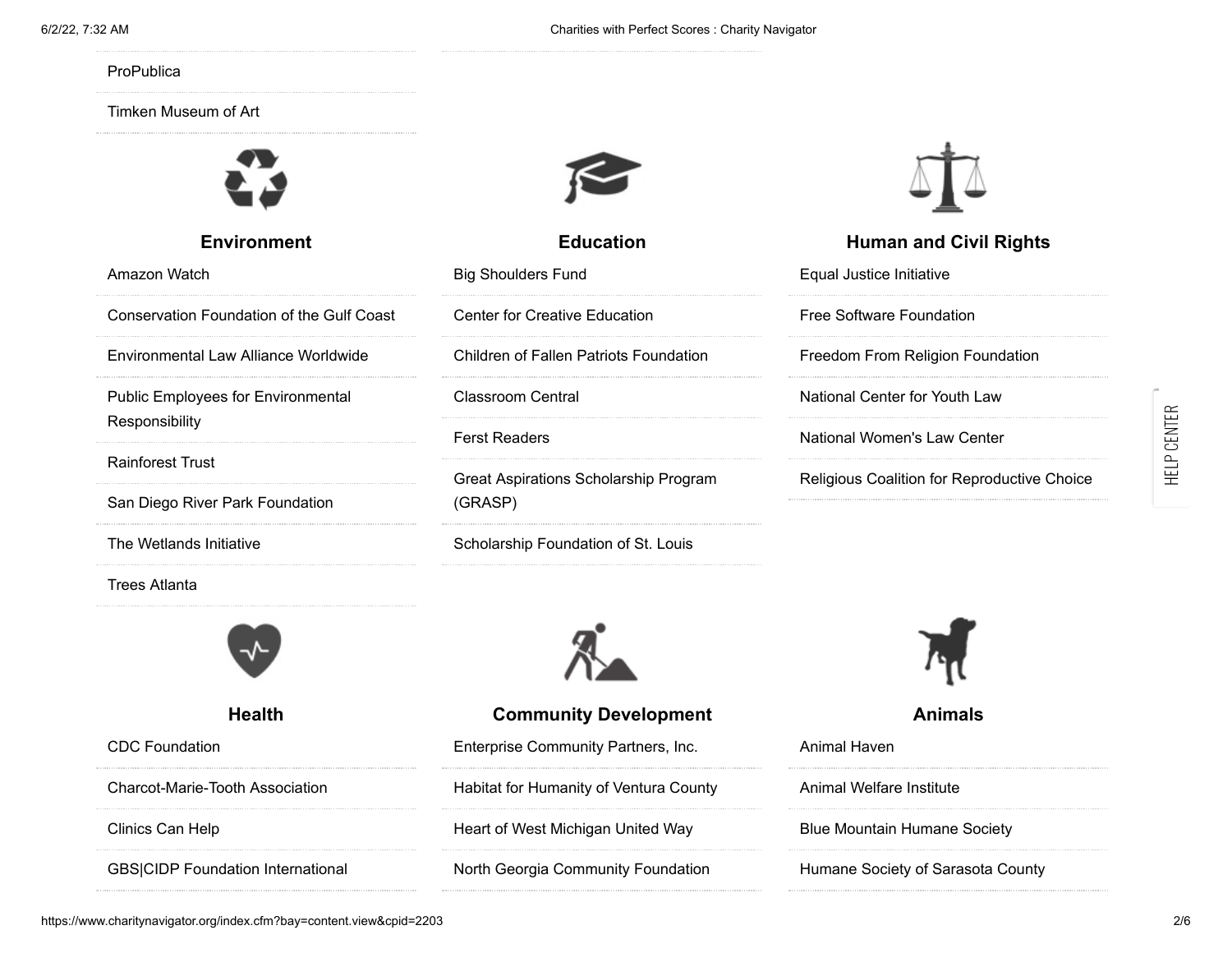| 6/2/22, 7:32 AM                                     | Charities with Perfect Scores : Charity Navigator |                                       |
|-----------------------------------------------------|---------------------------------------------------|---------------------------------------|
| Mission Pre-Born                                    | Parasol Tahoe Community Foundation                | Israel Guide Dog Center for the Blind |
| National Organization for Rare Disorders,           | The Winston-Salem Foundation                      | Our Companions Animal Rescue          |
| Inc.                                                | Town of Palm Beach United Way                     | <b>Puppies Behind Bars</b>            |
| National Pediatric Cancer Foundation                | United Way of Blount County                       | Rancho Coastal Humane Society         |
| Rally Foundation for Childhood Cancer<br>Research   | United Way of Central lowa                        | Zoo Miami Foundation                  |
| Ronald McDonald House Charities of                  | United Way of East Central Alabama                |                                       |
| <b>Baltimore</b>                                    | United Way of Pueblo County                       |                                       |
| Ronald McDonald House Charities, Inc.               | United Way of Story County                        |                                       |
| Sankara Eye Foundation, USA                         | United Way of Wyoming Valley                      |                                       |
| The Kidney Cancer Association                       |                                                   |                                       |
| The Sunshine Kids Foundation                        |                                                   |                                       |
| Volunteers in Medicine Clinic Hilton Head<br>Island |                                                   |                                       |
|                                                     |                                                   |                                       |
| <b>Human Services</b>                               | International                                     |                                       |
| A Chance In Life                                    | Amigos for Christ                                 |                                       |
| Arizona Helping Hands                               | <b>BRAC USA</b>                                   |                                       |
| <b>Big City Mountaineers</b>                        | Crisis Aid International                          |                                       |
| <b>Boca Helping Hands</b>                           | <b>Direct Relief</b>                              |                                       |
| <b>Catholic Charities of Los Angeles</b>            | Haitian Health Foundation                         |                                       |
| Chicago Coalition for the Homeless                  | Hope for Haiti                                    |                                       |

۳

https://www.charitynavigator.org/index.cfm?bay=content.view&cpid=2203 3/6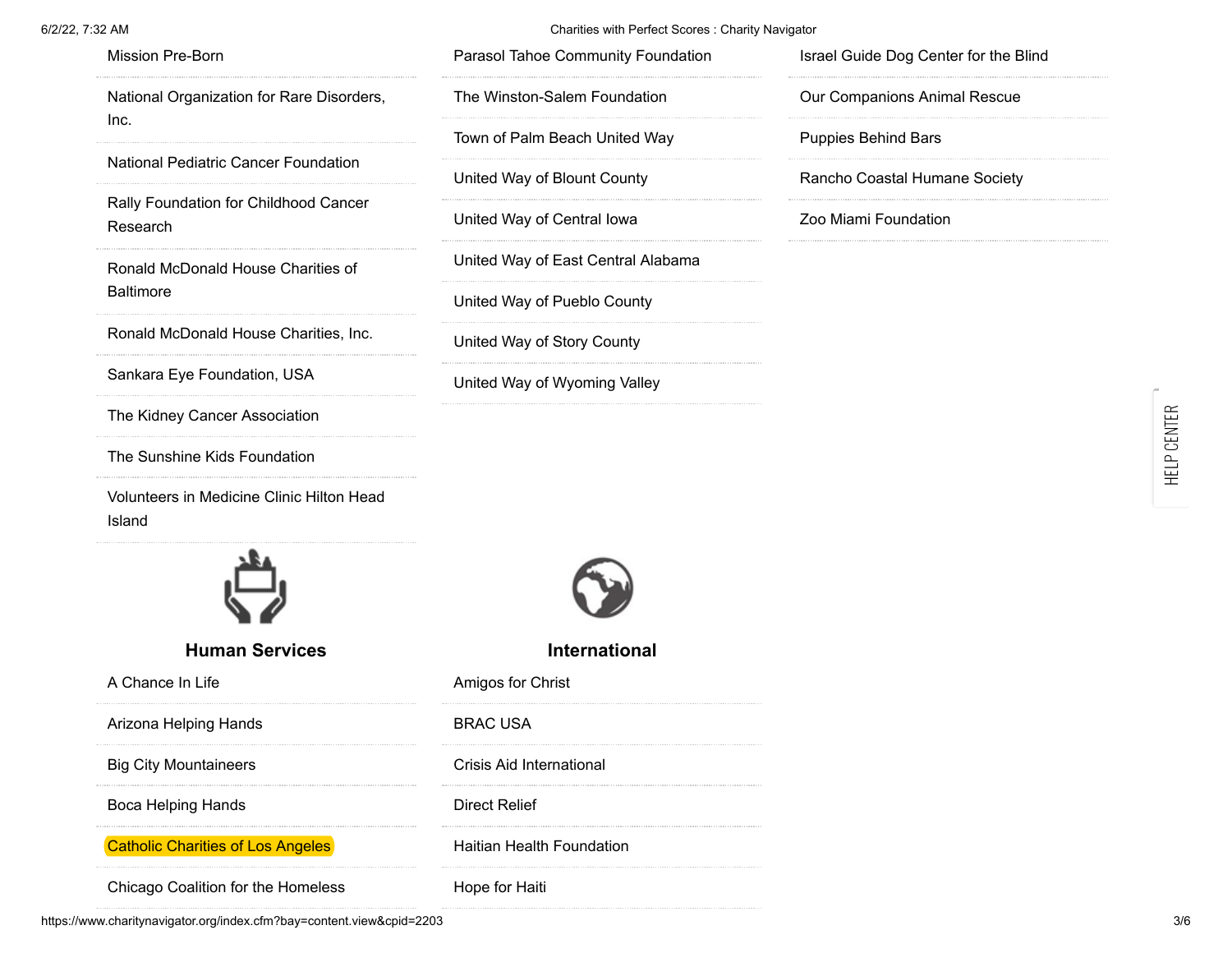#### 6/2/22, 7:32 AM Charities with Perfect Scores : Charity Navigator

| Community Food Bank of Eastern Oklahoma                 | Hope for Haiti's Children               |
|---------------------------------------------------------|-----------------------------------------|
| <b>Concerns of Police Survivors</b>                     | International Relief Teams              |
| DAV (Disabled American Veterans)                        | <b>MAP</b> International                |
| <b>Charitable Service Trust</b>                         | MATTER                                  |
| Daystar Life Center                                     | Matthew 25: Ministries                  |
| <b>Durham Rescue Mission</b>                            | Orphan Grain Train                      |
| <b>Family Promise</b>                                   | <b>Population Media Center</b>          |
| Feeding South Dakota                                    | Sewa International, Inc                 |
| Feeding the Gulf Coast                                  | <b>SIGN Fracture Care International</b> |
| Food Bank of Northeast Arkansas                         | The Rotary Foundation of Rotary         |
| Loaves & Fishes, Charlotte                              | International                           |
| Loudoun Hunger Relief                                   | <b>Trinity HOPE</b>                     |
| <b>Memorial Assistance Ministries</b>                   |                                         |
| Miami Lighthouse for the Blind and Visually<br>Impaired |                                         |
| Mobile Loaves & Fishes                                  |                                         |
| Navy SEAL Foundation                                    |                                         |
| <b>Operation Gratitude</b>                              |                                         |
| <b>Operation Second Chance</b>                          |                                         |
| <b>Ozarks Food Harvest</b>                              |                                         |
| Place of Hope                                           |                                         |
| <b>SBP</b>                                              |                                         |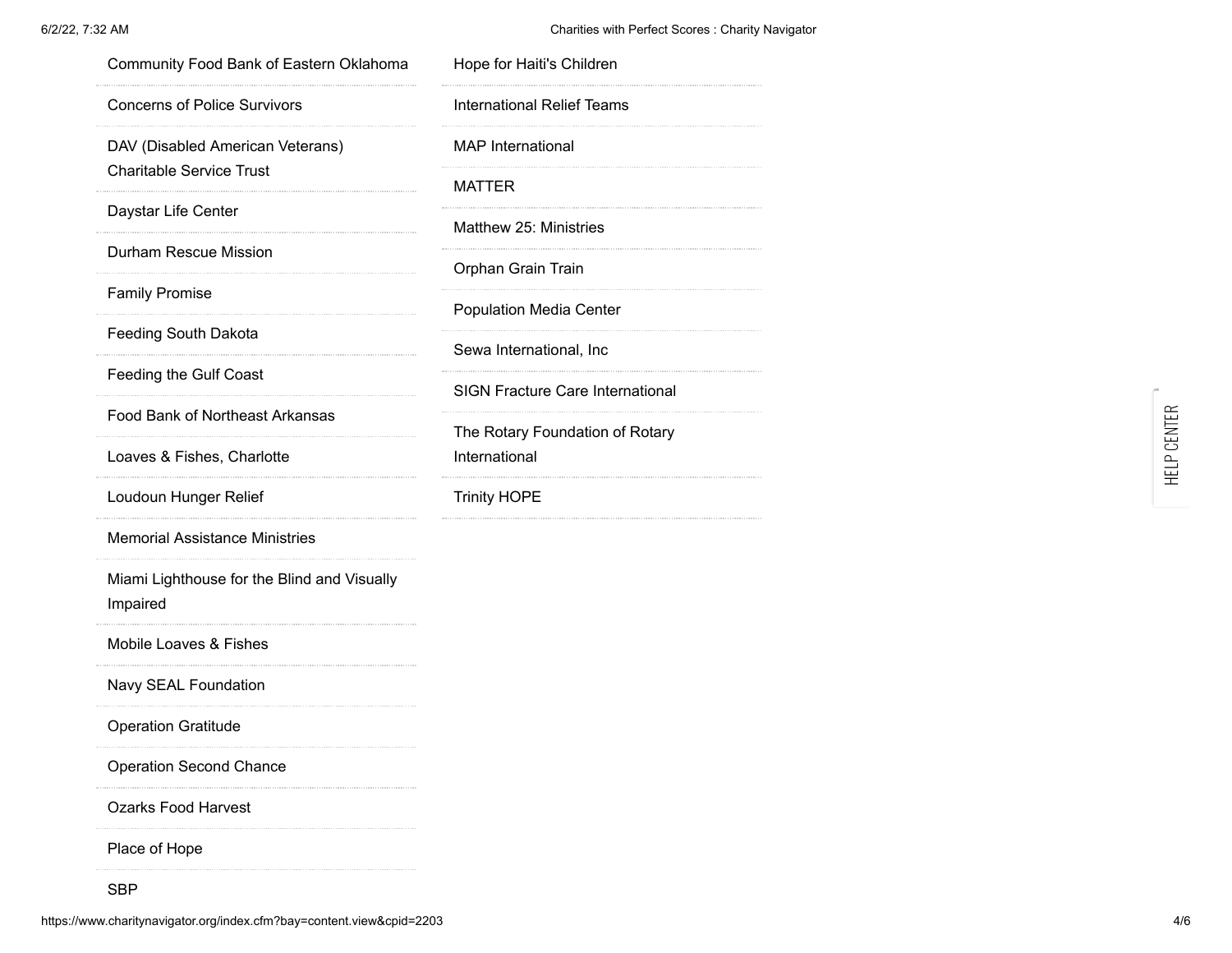| Second Harvest Food Bank of Central<br>Florida    |
|---------------------------------------------------|
| Second Harvest Food Bank of North Central<br>Ohio |
| <b>Sheffield Place</b>                            |
| The Children's Assessment Center<br>Foundation    |
| The Food Bank of the Golden Crescent              |
| The Food Depot                                    |
| The Foodbank                                      |
| The Hunger Coalition                              |
| The Lord's Place                                  |
| The Redwood Empire Food Bank                      |
| World Central Kitchen Incorporated                |

## **Join Our Mailing List**

Join over 400,000 other informed givers and get updates on charity ratings, new features, hot topics, and tips for donating.